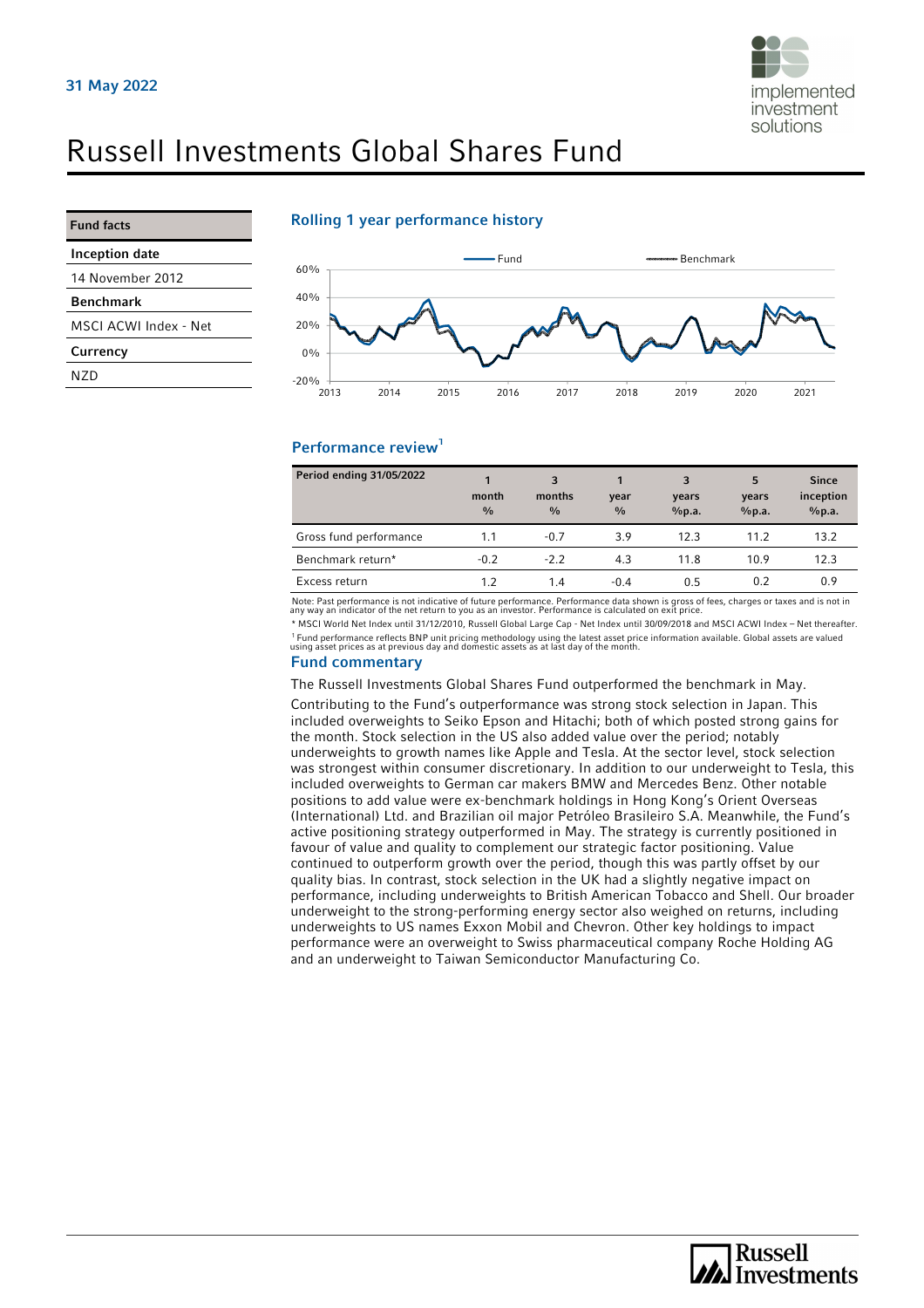

## Russell Investments Global Shares Fund

## Sector allocation

|                               | <b>Fund</b> | <b>Benchmark</b> |
|-------------------------------|-------------|------------------|
| Information Technology        | 20.3%       | 21.3%            |
| Financials                    | 14.7%       | 14.7%            |
| <b>Health Care</b>            | 13.5%       | 12.3%            |
| <b>Consumer Discretionary</b> | 10.8%       | 10.9%            |
| Industrials                   | $9.4\%$     | $9.4\%$          |
| <b>Communication Services</b> | $8.9\%$     | $8.0\%$          |
| Materials                     | $7.6\%$     | $5.1\%$          |
| <b>Consumer Staples</b>       | 6.3%        | $7.3\%$          |
| Energy                        | $3.7\%$     | $5.2\%$          |
| <b>Utilities</b>              | $2.0\%$     | 3.1%             |
| <b>Real Estate</b>            | 1.7%        | $2.7\%$          |
| Other                         | $1.1\%$     |                  |

### Geographic exposure

|                         | <b>Fund</b> | <b>Benchmark</b> |
|-------------------------|-------------|------------------|
| <b>United States</b>    | 56.2%       | 60.3%            |
| <b>Emerging Markets</b> | 13.8%       | 11.6%            |
| Europe ex UK            | 11.5%       | 12.3%            |
| Japan                   | 6.6%        | 5.5%             |
| UK                      | $4.2\%$     | 3.9%             |
| Canada                  | $3.1\%$     | 3.3%             |
| Australia/New Zealand   | 2.3%        | $2.1\%$          |
| Asia ex Japan           | $1.2\%$     | $1.0\%$          |
| Other                   | $1.1\%$     |                  |

## Top ten holdings

| MICROSOFT CORP               |
|------------------------------|
| APPLE INC                    |
| TAIWAN SEMICONDUCTOR-SP ADR  |
| UNITEDHEALTH GROUP INC       |
| ALPHABET INC-CL A            |
| ALPHABET INC-CL C            |
| JOHNSON & JOHNSON            |
| SAMSUNG ELECTRONICS CO LTD   |
| AMAZON COM INC               |
| ROCHE HOLDING AG-GENUSSCHEIN |
|                              |